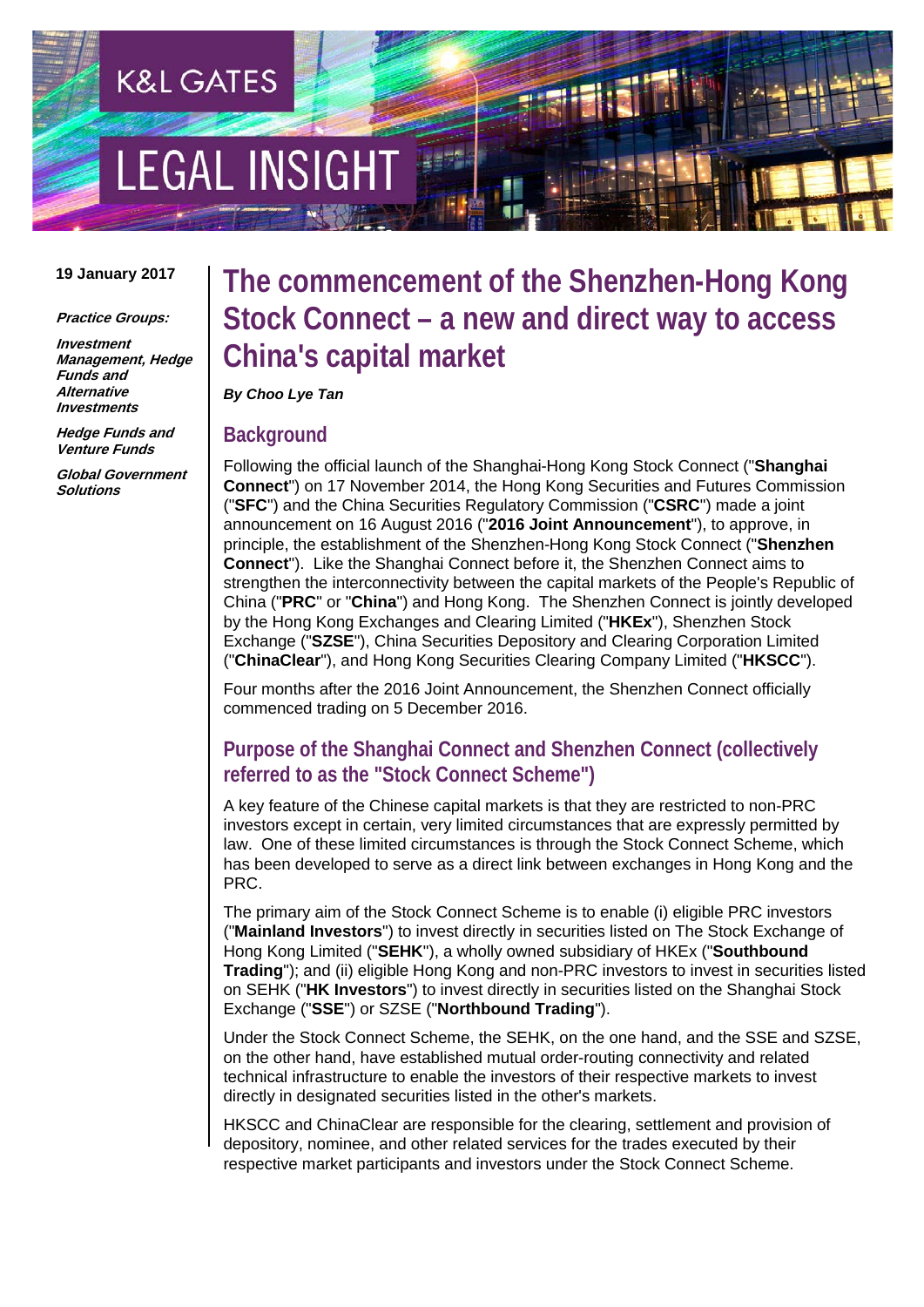## **SZSE and Its Listed Stocks**

To date, the SZSE is the world's seventh-largest stock exchange in terms of market capitalization (overtaking HKEx in eighth place) and one of the world's most active markets this year, eclipsing even the SSE, HKEx, and NASDAQ during several months in 2016. Its unique feature is its focus on small- and mid-cap "growth stocks" in fastgrowing sectors such as information technology, consumer cyclicals, and healthcare ("**Growth Sector Stocks**") (in contrast to the SSE, which is dominated by relatively large-cap enterprises and has a strong focus on finance and industrial sectors).

According to the information published on the HKEx website on 2 December 2016, i.e. the last trading day prior to the commencement of the Shenzhen Connect, the total market turnover of the SZSE, even before the implementation of the Shenzhen Connect, already surpassed that of the SEHK and SSE:

|                                                                         | <b>SEHK</b>                 |                                            | <b>SSE</b>            |                    | <b>SZSE</b>           |                    |
|-------------------------------------------------------------------------|-----------------------------|--------------------------------------------|-----------------------|--------------------|-----------------------|--------------------|
|                                                                         | <b>Main</b><br><b>Board</b> | Growth<br>Enter-<br>prise<br><b>Market</b> | A<br><b>Shares</b>    | B<br><b>Shares</b> | A<br><b>Shares</b>    | в<br><b>Shares</b> |
| <b>Number of listed</b><br>companies                                    | 1,707                       | 252                                        | 1,155                 | 52                 | 1,837                 | 49                 |
| <b>Total market</b><br>capitalization<br>(billion HK dollars<br>or RMB) | <b>HKD</b><br>25,030        | <b>HKD</b><br>297                          | <b>RMB</b><br>29,380  | <b>RMB</b><br>109  | <b>RMB</b><br>23,220  | <b>RMB 88</b>      |
| <b>Total turnover</b><br>(million HK<br>dollars or RMB)                 | <b>HKD</b><br>80,872        | <b>HKD</b><br>497                          | <b>RMB</b><br>282,761 | <b>RMB</b><br>206  | <b>RMB</b><br>317,245 | <b>RMB</b><br>159  |

The Shenzhen Connect, by providing HK Investors with access to virtually all of the stocks listed on the SZSE, will enable them to diversify their investment portfolio in mainland China to include Growth Sector Stocks.

## **Key Features of the Shenzhen Connect**

As expected, the operational mechanism and regulatory framework of the Shenzhen Connect are very similar to those of the Shanghai Connect. However, there are certain requirements, summarized below, that pertain only to the Shenzhen Connect.

### *Eligible Stocks Under the Shenzhen Connect*

#### **1. Northbound Trading Under the Shenzhen Connect**

At the initial stage of the Shenzhen Connect, the A Shares listed on the SZSE eligible for Northbound Trading by HK Investors under the Shenzhen Connect ("**Eligible SZSE Securities**") include:

a. A Shares that (i) are constituent stocks from time to time of the SZSE Component Index and SZSE Small/Mid Cap Innovation Index ("**SZSE Constituent Stocks**") and (ii) have a market capitalization of RMB 6 billion or above; and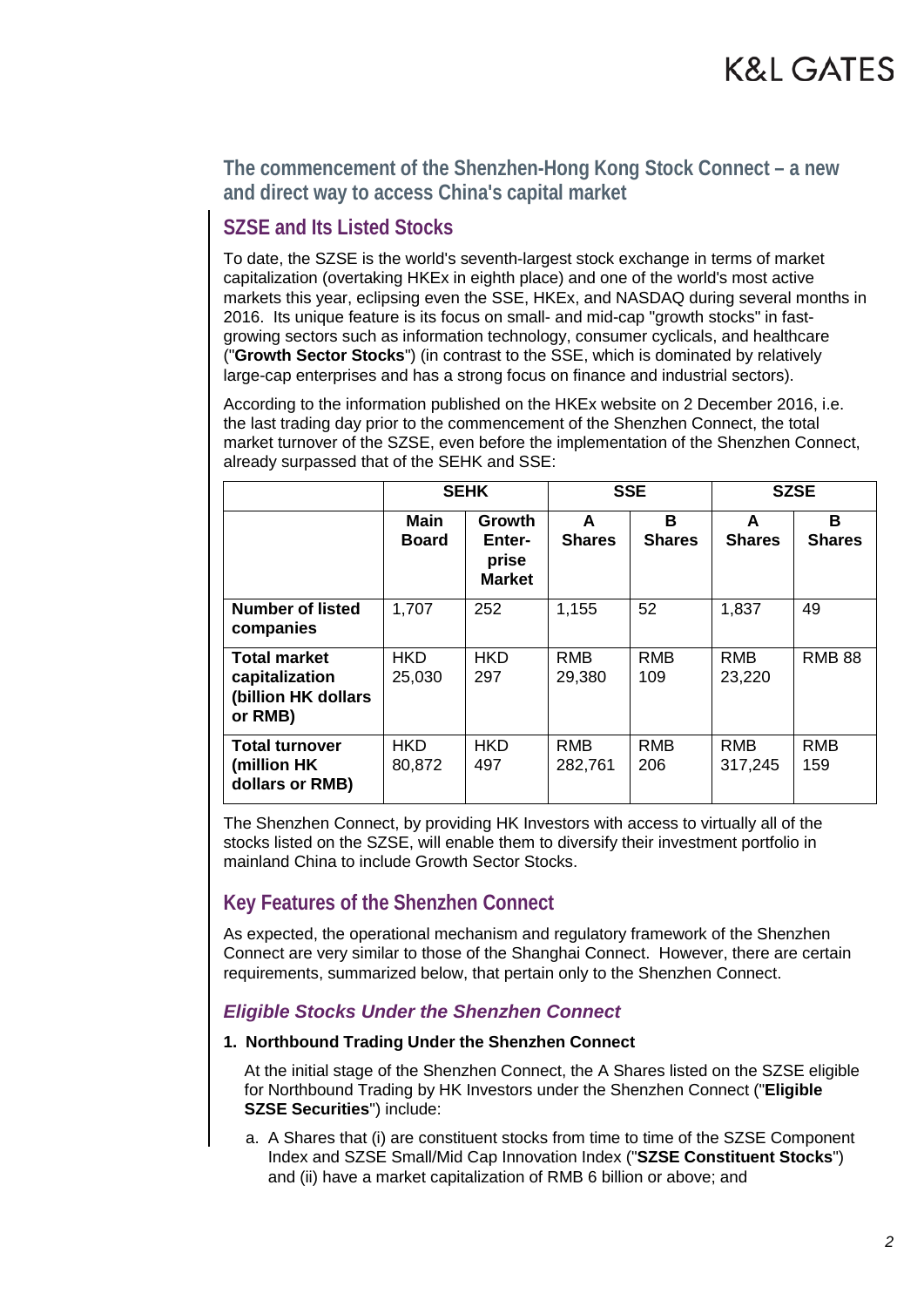b. A Shares that are not SZSE Constituent Stocks but have corresponding H Shares listed on the SEHK.

Like the Shanghai Connect, Eligible SZSE Securities must also be traded in Renminbi and not be under a "risk alert" pursuant to the SZSE Listing Rules or under any delisting arrangement.

#### **2. Southbound Trading Under the Shenzhen Connect**

Mainland Investors may invest in the following securities on SEHK under the Shenzhen Connect ("**Eligible SEHK Securities**"):

- a. All eligible securities listed on the SEHK that are currently available for investment by Mainland Investors under the Shanghai Connect<sup>[1](#page-2-0)</sup>;
- b. Constituent stocks of the Hang Seng Composite SmallCap Index that have a market capitalization of not less than HKD 5 billion; and
- c. H Shares of SEHK-listed companies that have A Shares listed on the SZSE.

However, like the Shanghai Connect, the following SEHK-listed securities are excluded from the definition of Eligible SEHK Securities:

- a. SEHK-listed securities that are not traded in Hong Kong dollars;
- b. H Shares with corresponding A Shares listed and traded on exchanges in the PRC other than the SSE or SZSE<sup>[2](#page-2-1)</sup>; and
- c. H Shares with corresponding A Shares put under a "risk alert" or under any delisting arrangement.

#### *Eligible Investors for the Shenzhen Connect*

Qualifications to engage in the Shenzhen Connect are generally the same as those for the Shanghai Connect. In respect of Southbound Trading for Mainland Investors, Mainland Investors are required to be either (i) institutional investors<sup>[3](#page-2-2)</sup>, or (ii) individual investors with an aggregate balance of not less than RMB 500,000 in their securities and cash accounts). In respect of Northbound Trading, there is no cash/securities holding requirement for HK Investors, and, so long as an investor meets the basic eligibility requirements for having a valid securities trading account in Hong Kong with a Hong Kong broker-dealer willing to act on that investor's behalf, that investor is qualified to engage in Northbound Trading.

<span id="page-2-0"></span> $1$  Under the Shanghai Connect, Mainland Investors are able to trade selective securities listed on the SEHK, including (i) all the constituent stocks of the Hang Seng Composite LargeCap index and Hang Seng Composite Midcap Index, and (ii) all the H shares that are not included as constituent stocks of the relevant indices but that have corresponding shares in the form of A Shares listed in SSE. However, the following securities listed on the SEHK are excluded: (i) shares listed on SEHK that are not traded in Hong Kong dollars; (ii) H Shares with corresponding shares listed in any China exchanges other than the SSE; and (iii) H Shares with corresponding A Shares under "risk alert".

<span id="page-2-1"></span> $2$  A distinction between the Shanghai Connect and Shenzhen Connect regarding this exception is that, under the Shanghai Connect, any H Shares with corresponding A Shares listed and traded on exchanges in the PRC other than the SSE are excluded. For example, if an A Share is listed on the SZSE, its corresponding H Share is excluded as eligible security for Southbound Trading under the Shanghai Connect. However, for the Shenzhen Connect, this limitation has been modified so that only those A Shares listed and traded on exchanges in the PRC (other than the SSE or SZSE) are excluded. For now, this exception is not applicable since the only exchanges in the PRC at the moment are the SSE and SZSE.

<span id="page-2-2"></span><sup>&</sup>lt;sup>3</sup> There has been no legal or regulatory definition by the regulators for the term "institutional investors" so it would be considered to have the general market definition of institutional investors.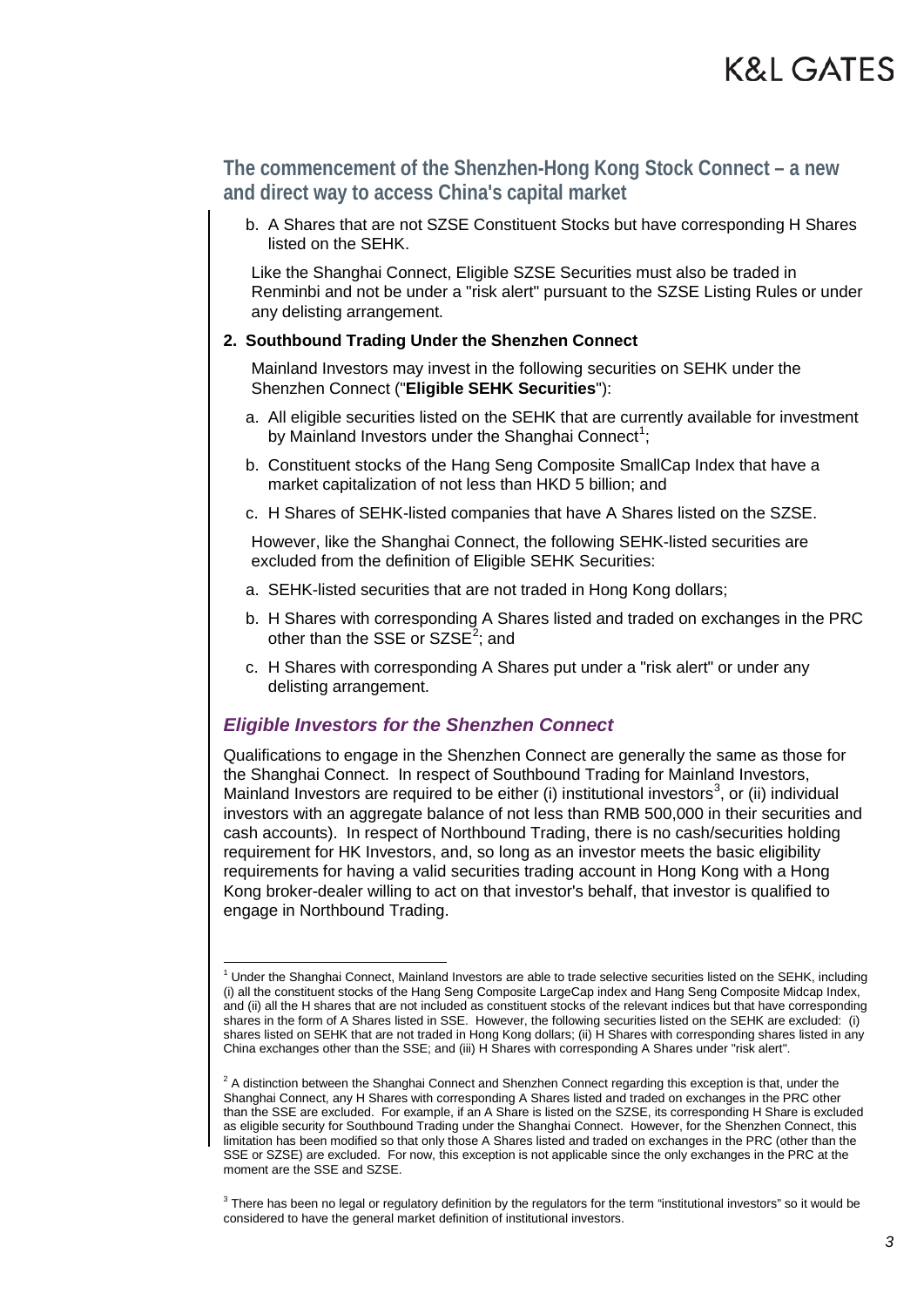However, access to ChiNext stocks, a NASDAQ-style board of the SZSE, is restricted to institutional professional investors in the initial launch of the Shenzhen Connect, mainly to protect HK Investors from injecting capital into ChiNext stocks without understanding their underlying risks and volatility. It is hoped that this restriction on access to ChiNext stocks may be lifted eventually, but this depends on the resolution of related legal and regulatory issues.

## **Updates to the Shanghai Connect and Rules Applicable to the Stock Connect Scheme as a Whole**

At the same time, the regulators also took the opportunity to update and amend the rules of the Shanghai Connect to take account of events and issues since the Shanghai Connect's launch and to make the rules of the Shanghai Connect and Shenzhen Connect consistent with each other.

## *Trading Quota*

An aggregate trading quota of RMB 300 billion for Northbound Trading and RMB 250 billion for Southbound Trading was imposed on the Shanghai Connect when it was launched. After almost two years of operations, the SFC and the CSRC announced the abolition of this aggregate trading quota in the 2016 Joint Announcement. Following the Shanghai Connect, the Shenzhen Connect is not subject to any aggregate trading quota.

However, for market stabilization reasons, the daily trading quota remains in effect. On the Shenzhen Connect, for Northbound Trading, HK Investors are subject to a daily trading quota of RMB 13 billion and for Southbound Trading, Mainland Investors are subject to a daily trading quota of RMB 10.5 billion. The Shanghai Connect is also subject to a similar daily trading quota of an identical amount. As such, the aggregate daily trading quotas for the Northbound Trading and Southbound Trading under the Stock Connect Scheme are RMB 26 billion and RMB 23 billion, respectively.

## *Exchange-Traded Funds ("ETFs")*

The SFC and the CSRC stated in the 2016 Joint Announcement that they have reached a consensus to include ETFs as eligible stocks under the Stock Connect Scheme in the future and that the official launch date will be announced by the authorities in due course. At present, however, there are no such provisions for trading on ETFs under the Stock Connect Scheme.

## **First Month Performance of the Shenzhen Connect**

On the first day of trading on the Shenzhen Connect on 5 December 2016, only 20.53% of the Northbound Trading daily quota and 8.38% of the Southbound Trading daily quota were utilized. These figures are far below the amount invested on the debut of the Shanghai Connect in November 2014. Since then, the utilization of the daily quota for both the Northbound Trading and Southbound Trading of the Shenzhen Connect has dropped even more - as of 4 January 2017, one month after the commencement of the Shenzhen Connect, the utilization of the daily quota for the Northbound Trading and Southbound Trading was only 4.49% and 2.15%, respectively.

While the market's underwhelming reaction to the Shenzhen Connect appears at odds with the regulators' build up to the Shenzhen Connect and the market hype surrounding it, it is understandable in light of the fact that the Shenzhen Connect is launching at a